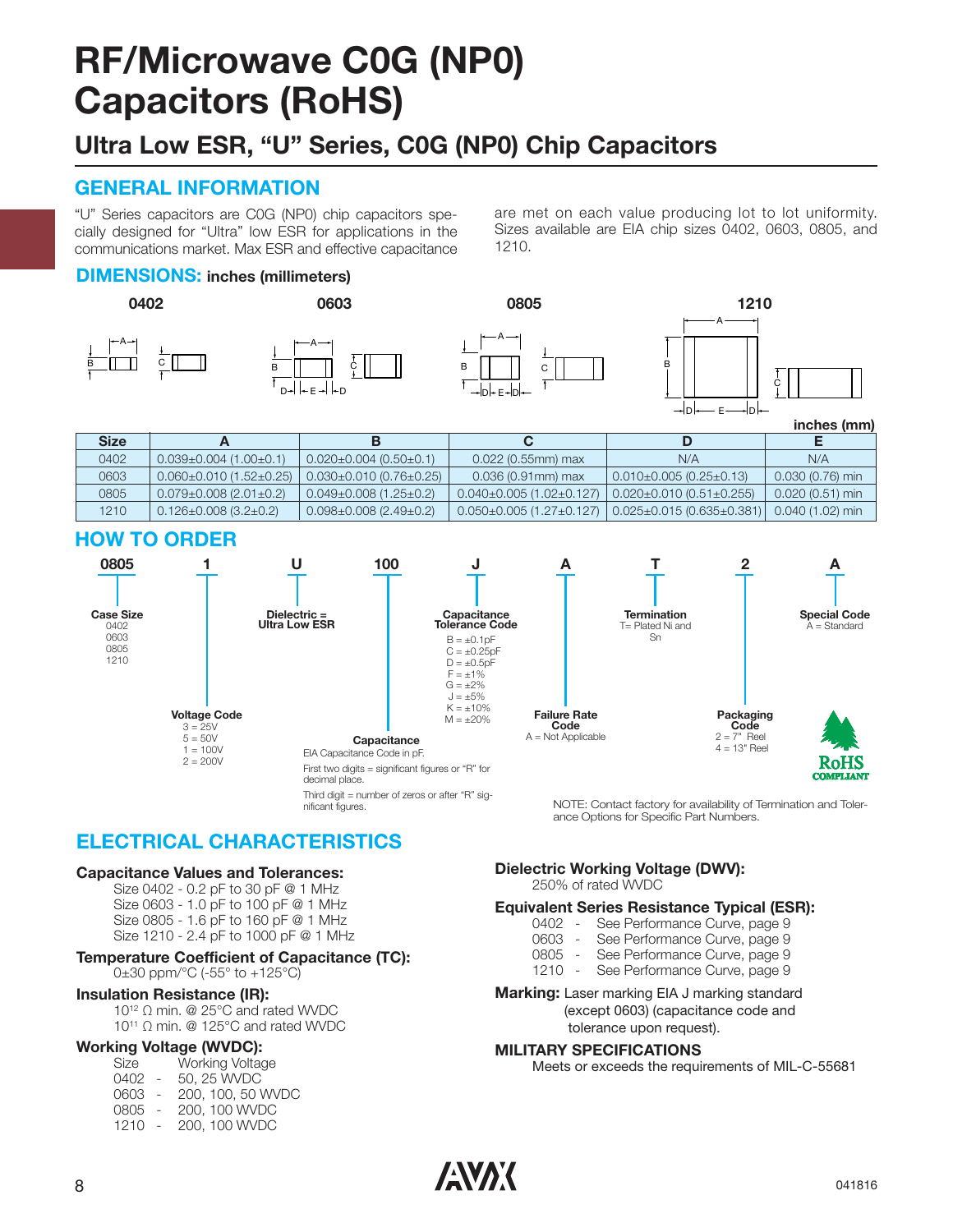## **RF/Microwave C0G (NP0) Capacitors (RoHS)**

**Ultra Low ESR, "U" Series, C0G (NP0) Chip Capacitors**

#### **CAPACITANCE RANGE**

## **ULTRA LOW ESR, "U" SERIES**



Frequency (MHz)





TYPICAL ESR vs. FREQUENCY 0603 "U" SERIES







**ESR Measured on the Boonton 34A**

 $\blacksquare$ 041816 9